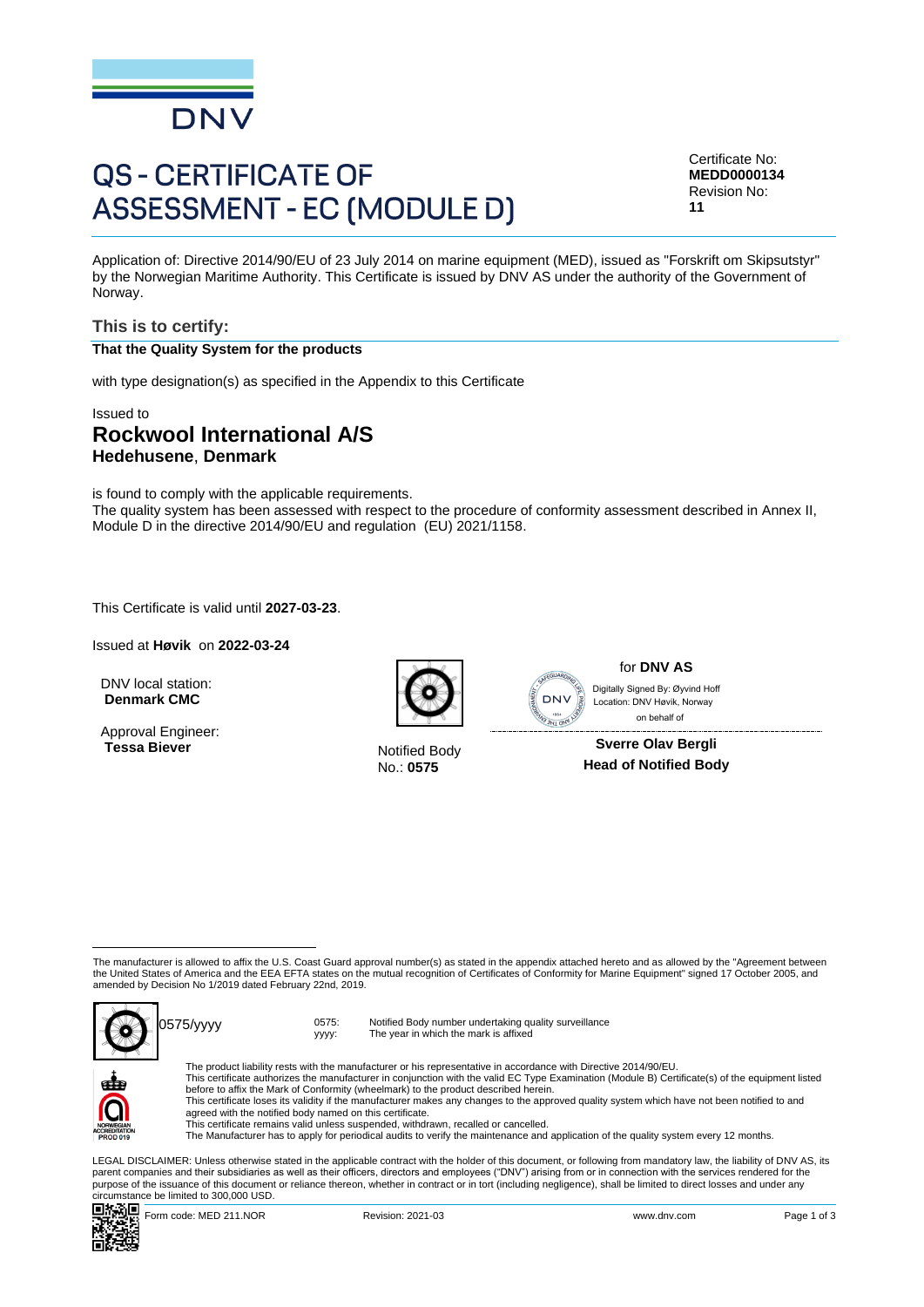

# **APPENDIX**

## **Item no. MED/3.11a "A" Class divisions, fire integrity**

| <b>Type designation</b>                                                                                                                                                    | <b>EC Type-</b><br><b>Examination</b> | <b>Expiry date</b> | <b>Notified</b><br><b>Body</b> | <b>USCG</b><br>approval                 |
|----------------------------------------------------------------------------------------------------------------------------------------------------------------------------|---------------------------------------|--------------------|--------------------------------|-----------------------------------------|
|                                                                                                                                                                            | <b>Certificate No.</b>                |                    | No.                            | number                                  |
| Steel Bulkhead A15 with SeaRox SL 6201                                                                                                                                     | MEDB000005U<br>Rev.1                  | 2025-07-27         | 0575                           | 164.107/EC0575<br>/MEDB000005U<br>Rev.1 |
| Steel Bulkhead A30 with SeaRox FB<br>6020/SeaRox FB 6050 or SeaRox FB 6020/<br>SeaRox FM 6030 ALU <sup>1</sup>                                                             | MEDB000005Y<br>Rev.3                  | 2025-07-27         | 0575                           | 164.107/EC0575<br>/MEDB000005Y<br>Rev.3 |
| Steel Bulkhead A60 with SeaRox FB<br>6020/SeaRox FB 6050 or SeaRox FB<br>6020/SeaRox FM 6040 ALU <sup>1</sup>                                                              | MEDB0000060<br>Rev.3                  | 2025-07-27         | 0575                           | 164.107/EC0575<br>/MEDB0000060<br>Rev.3 |
| Steel Bulkhead A60 with SeaRox FB<br>6040/SeaRox FB 6050 or SeaRox FB<br>6040/SeaRox FM 6040 ALU or SeaRox FB<br>6040/SeRox FM 6050 ALU <sup>1</sup>                       | MEDB000005V<br>Rev.4                  | 2025-07-27         | 0575                           | 164.107/EC0575<br>/MEDB000005V<br>Rev.4 |
| Steel Deck A15 with SeaRox SL 6201                                                                                                                                         | MEDB000005X<br>Rev.1                  | 2025-07-27         | 0575                           | 164.107/EC0575<br>/MEDB000005X<br>Rev.1 |
| Steel Deck A30 with SeaRox FB 6050 /<br>SeaRox FB 6050 or SeaRox FM 6030 ALU /<br>SeaRox FM 6030 ALU or SeaRox FB 6050 /<br>SeaRox FM 6030 ALU <sup>1</sup>                | MEDB000005M<br>Rev.3                  | 2025-07-27         | 0575                           | 164.107/EC0575<br>/MEDB000005M<br>Rev.3 |
| Steel Deck A60 with SeaRox FB<br>6020/SeaRox FB 6050 or SeaRox FM 6040<br>ALU or SeaRox FB 6020/SeaRox FM 6040<br>ALU or SeaRox FB 6020/SeaRox FM 6050<br>ALU <sup>1</sup> | MEDB000005S<br>Rev.4                  | 2025-07-27         | 0575                           | 164.107/EC0575<br>/MEDB000005S<br>Rev.4 |
| A-60 Bulkhead SeaRox SL 6201                                                                                                                                               | MEDB00006FA<br>Rev.1                  | 2025-02-24         | 0575                           | 164.107/EC0575<br>/MEDB00006FA<br>rev.1 |
| A-60 Deck SeaRox SL 620 <sup>1</sup>                                                                                                                                       | MEDB00006EB<br>Rev.2                  | 2025-02-24         | 0575                           | 164.107/EC0575<br>/MEDB00006EB<br>Rev.2 |
| A30 Deck SeaRox SL 620 25mm <sup>1</sup>                                                                                                                                   | MEDB000053G                           | 2024-07-15         | 0575                           | 164.107/EC0575<br>/MEDB000053G          |
| Steel Bulkhead A-60 (corrugated steel) with<br>SeaRox SL 6201                                                                                                              | MEDB000059M                           | 2024-07-15         | 0575                           | 164.107/EC0575<br>/MEDB000059M          |
| A-15 Steel Bulkhead with SeaRox FB 6040<br>35 mm or SeaRox FM 6040 35 mm <sup>1</sup>                                                                                      | MEDB00004R0                           | 2024-02-14         | 0575                           | 164.107/EC0575<br>/MEDB00004R0          |
| Steel Deck A15 with SeaRox FB 6040 or<br>SeaRox FB 6050 or SeaRox FM 6040 ALU<br>or SeaRox SL 6201                                                                         | <b>MEDB00003YN</b>                    | 2023-08-12         | 0575                           | 164.107/EC0575<br>/MEDB00003YN          |
| Aluminium Deck A60 with SeaRox FM 6040<br>ALU <sup>1</sup>                                                                                                                 | MEDB00003AH<br>Rev.1                  | 2022-10-31         | 0575                           | 164.107/EC0575<br>/MEDB00003AH<br>Rev.1 |
| Aluminium Bulkhead A60 Restricted with<br>SeaRox FM 6040 ALU <sup>1</sup>                                                                                                  | MEDB00002S3                           | 2022-09-14         | 0575                           | 164.107/EC0575<br>/MEDB00002S3          |
| Aluminium Bulkhead A60 with SeaRox FM<br>6040 ALU <sup>1</sup>                                                                                                             | MEDB00002RZ                           | 2022-09-14         | 0575                           | 164.107/EC0575<br>/MEDB00002RZ          |
| Steel Deck A60 with SeaRox SL 480 <sup>1</sup>                                                                                                                             | MEDB00002X8                           | 2022-05-30         | 0575                           | 164.105/EC0575<br>/MEDB00002X8          |

#### **Item no. MED/3.11a A & B Class divisions fire integrity: A class divisions.**